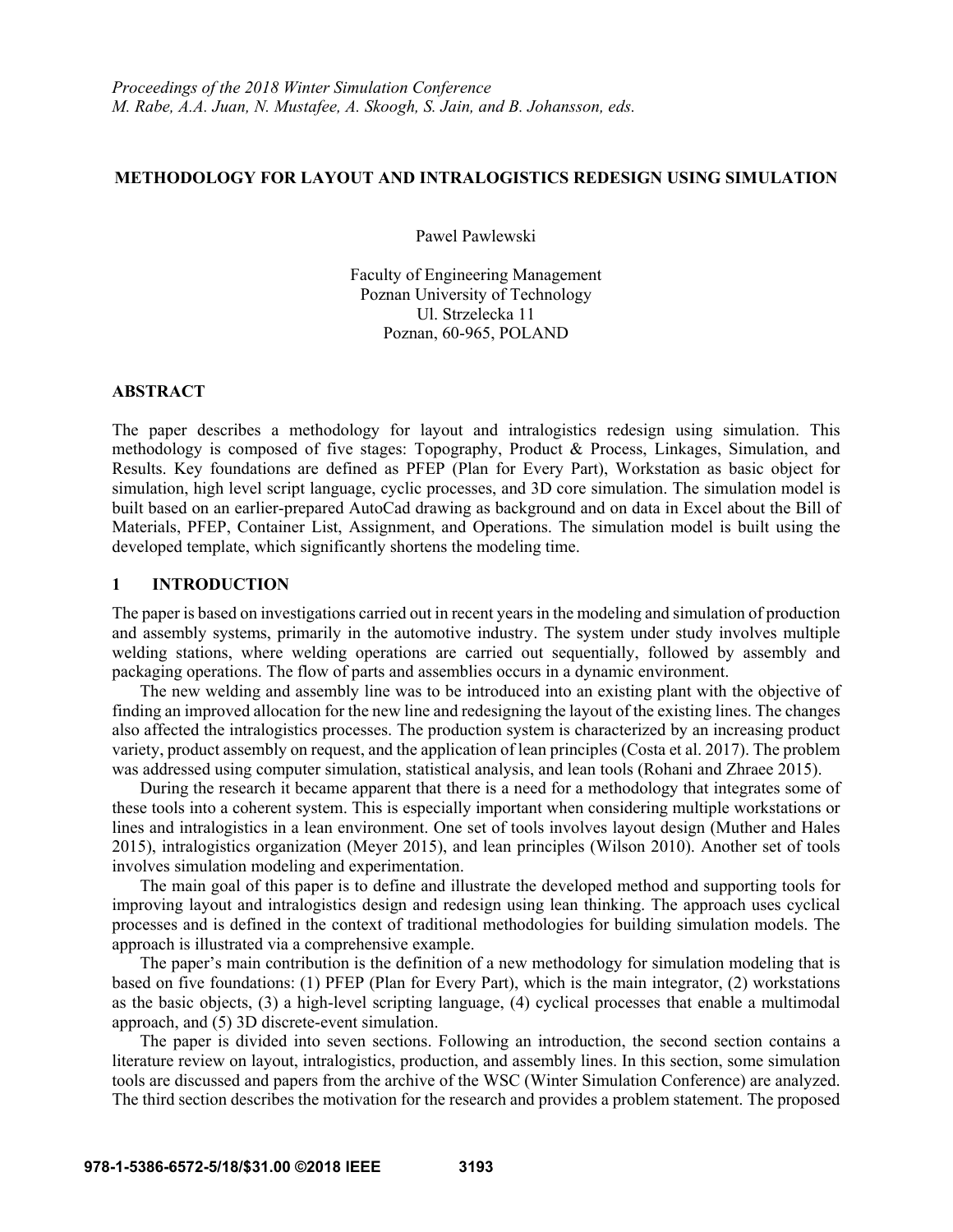method is presented in Section 4 and key foundations are defined in Section 5. Section 6 focuses on the implementation of the method. The last section presents conclusions and outlines further research.

### **2 LITERATURE REVIEW**

# **2.1 Layout and Intralogistics in Lean Systems**

#### **2.1.1 Systematic Layout Planning**

The systematic layout planning (SLP) Design Process, developed by Richard Muther (1961) is a tool used to arrange workplaces by locating areas with high frequency and logical relationships close to each other. SLP is commonly used as a foundation for all manufacturing process design methods. This multi-step process is applicable to a wide variety of process design situations, including fully-automated production facilities and flexible manufacturing job shops. It includes designing and determining the basic flow patterns of parts and material through a process and the identification of the size of each process element and the relationships that each element shares with others in the process. The SLP process is applied to process design in both new and existing facilities and to major and minor process design activities. It is used for analyzing new products, changes in demand, changes in product design, new machines, bottlenecks, buffers, and transfer times.

A layout is the arrangement of machines and equipment within a workspace that considers the associated products, processes, and logistics as well as their relationships. The design or redesign of a layout focuses on minimizing material handling costs, investments, and throughput time while maximizing flexibility and the efficient use of space. There are two main approaches (methods): (1) having the right equipment in the right place for effective processing and (2) using the shortest distances and shortest times.

Figure 1 defines the steps proposed by Muther and Hales (2015) for implementing systematic layout planning.



Figure 1: Systematic Layout Planning (Muther and Hales 2015).

There are several methods for plant layout design (Naik and Kallurkar 2016): systematic layout planning (SLP) (Zhu and Wang 2009), algorithms (Deb 2005), and simulation. Parveen and Ravi (2013) review metaheuristic approaches, such as: Particle Swarm Optimization (PSO), Genetic Algorithm (GA), and Tabu Search (TS). All of these are used to optimize the multi-objective layout problem. A number of studies have attempted to explore the influence of facility layout design on the operational efficiency in manufacturing (for example, Anucha et al. 2011; Pinto and Shayan 2007; Tao et al. 2012; Vaidya 2013; Yifei 2012). However, the work of Anucha et al. (2011) is descriptive, i.e., it lacks quantitative support and is largely based on intuition (Lekan et al. 2017) .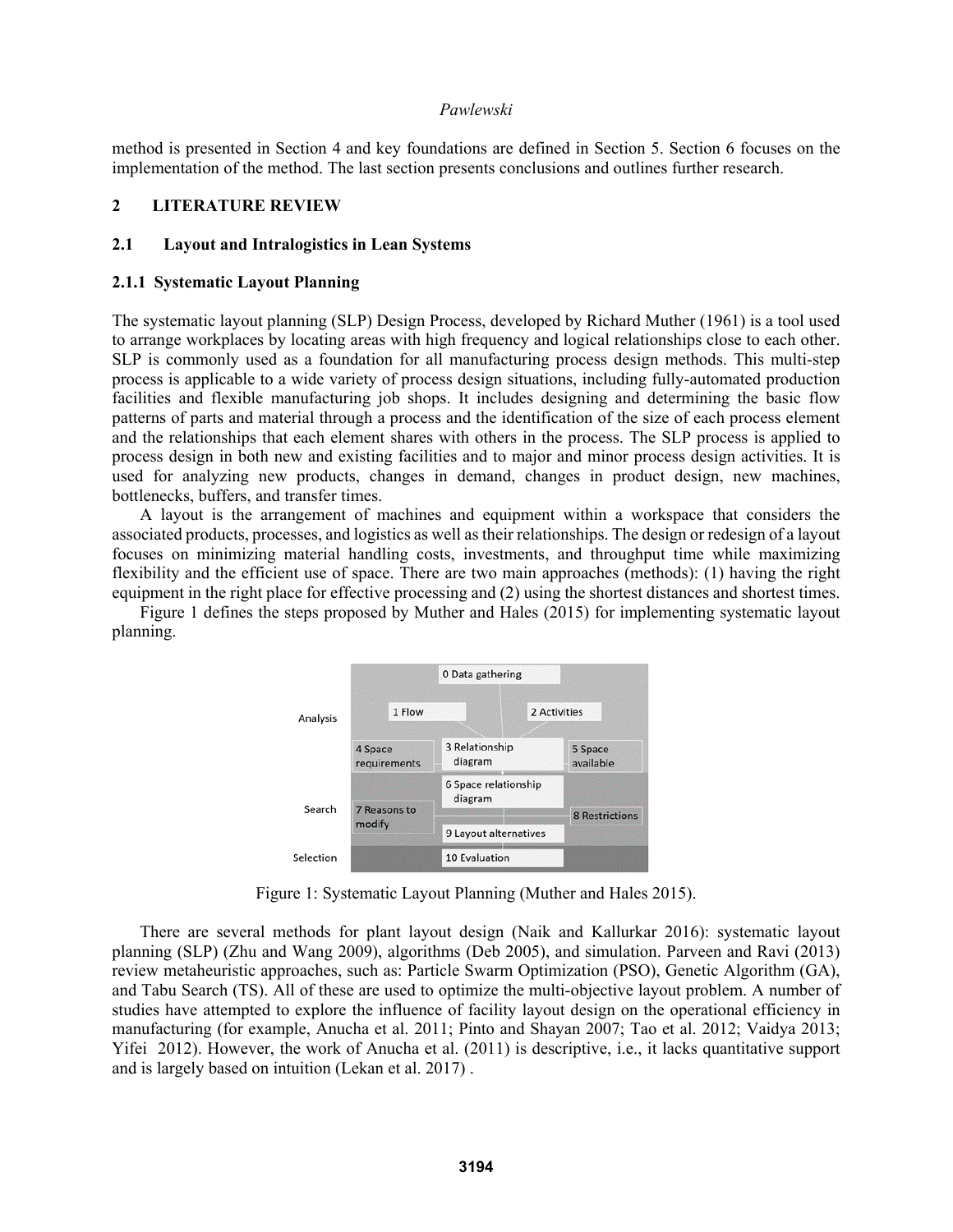# **2.1.2 Milk-Runs in Intralogistics Systems**

Bozer and Ciemnoczolowski (2013) describe Milk-Run systems as "route-based, cyclic material handling systems that are used widely to enable frequent and consistent deliveries of containerized parts on an asneeded basis from a central storage area (the 'supermarket') to multiple line-side deposit points on the factory floor". Meyer (2015) defines the goal of designing Milk-Run system as "the definition of cost efficient, regularly recurring transport schedules for suppliers with a regular demand". Milk-Run systems are used to achieve a number of operational benefits. While Brar and Saini (2011) and many other authors, identify these benefits, reduction in transportation costs is the most commonly mentioned benefit. The cost of a Milk-Run system primarily depends on the layout of transport routes – the routes affect the total distance travelled by logistics trains and the duration of deliveries. In order to effectively implement a Milk-Run system, its design consists of the following steps:

- Define transport routes and the Milk-Run stops on the production system layout
- Specify tuggers and trailers (types and quantities) considering the transported containers
- Design the train work organization that satisfies the demand for material that must be delivered in specific containers, in a specific quantity, and with a specified frequency.

 The last two points are particularly challenging. They require determining the demand that is generated by the production system and the synchronized deliveries that are subject to a series of constraints. In order to design a transport system that is based on the Milk-Run concept, it is necessary to consider the logistics train as a set of objects that can be freely exchanged and enabled to transport the necessary number of specific containers.

# **2.1.3 Lean Production**

Lean production is an improvement strategy that can be used to address manufacturing challenges. Lean provides a set of principles and tools that are used to gain operational efficiency, reduce process waste, and increase productivity. While the majority of the studies focus on a single aspect of lean, the successful application needs to focus on multiple aspects, such as Value Stream Mapping (VSM), Line Balancing, Single Minute Exchange of Dies (SMED), Visual Management, Production Levelling, 5Ss, LLD, etc. (Wilson 2010).

 Lean Line Design (LLD) is a method for implementing such manufacturing principles as process orientation, perfect quality, standardization, flexibility, waste elimination, transparent process, associate involvement, etc. The LLD involves implementing four steps: demand analysis, operator flow design, line design, and supporting system design. Designing manual and semi-automated work systems using LLD results in a better line (Avikal et al. 2013). LLD improves output, eliminates ergonomic problems, decreases target cycle time, reduces the size of the work area, improves work flow, and integrates workstations and equipment.

 Assembly line balancing includes assigning tasks to a set of workstations with consideration of constraints, a set of precedence relationships, processing time, and cycle time (ElMaraghy and ElMaraghy 2016). Line balancing is used to achieve a similar cycle time at each station (Hu et al. 2011).

 Harris and Harris (2004) define five major steps for the transition from traditional material flow to lean material flow using a Milk-Run system:

- 1. Develop a plan for every part (PFEP).
- 2. Build the purchased parts market
- 3. Design delivery routes
- 4. Implement pull signals
- 5. Continuously improve the system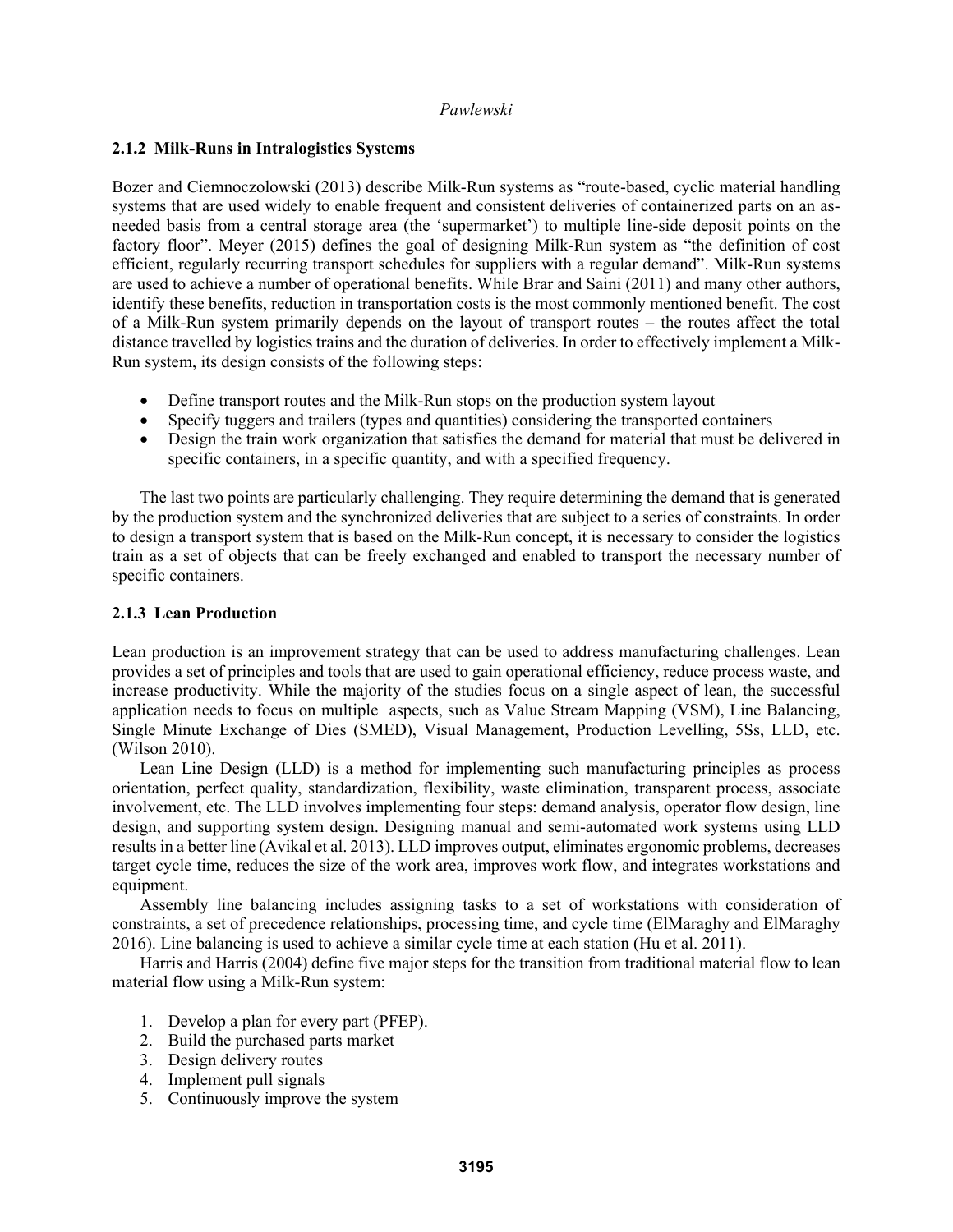# **2.2 Commercial Software Analysis**

There are many simulation tools that can be used for facility planning. This research considered several simulation tools and Table 1 summarizes the findings that consider the following features:

- Workstation as the basic object, where a workstation object contains: container locations, worktables, assembly stations, disassembly stations, operators (e.g., human, robot, manipulator, AGV), welding stations, and logistics trains. In the basic object, all material moves are inside.
- PFEP (Plan For Every Part), where a database (table) is an integral part of a simulation tool.
- $\bullet$  Interactive layout possibility to work with a part of a facility as a consistent object (see: Workstation explanation).
- Level of instruction software programs offering a low level of instruction (level of programming language like C++, Java, Python) with a library of hundreds of functions; whereas, a high level of instructions defines real operations in a way that makes Yamazumi analysis available (Sabadka et al. 2017).
- Core 3D many software programs are limited to two-dimensional visualization (2D), which is not easy to visualize, understand, or evaluate. Other software systems offer 2D/3D where threedimensional visualization is available through postprocessing; however, this is only for visualization, not for direct work with 3D objects.

Table 1: Comparison of some commercial simulation tools (versions from January 2018) [ \* developed by Atres (2018); \*\* developed by Siemens (2018)].

| <b>Simulation</b><br><b>Software</b> | <b>Workstation as</b><br>basic object | <b>Included</b><br><b>PFEP</b> | <b>Interactive</b><br>Layout | <b>Level of</b><br><b>Instructions</b> | Core<br>3D     |
|--------------------------------------|---------------------------------------|--------------------------------|------------------------------|----------------------------------------|----------------|
| Anylogic                             | N <sub>0</sub>                        | No                             | No                           | Low                                    | N <sub>0</sub> |
| Arena                                | No                                    | N <sub>0</sub>                 | N <sub>0</sub>               | Low                                    | N <sub>o</sub> |
| Emulate 3D                           | N <sub>0</sub>                        | N <sub>0</sub>                 | N <sub>0</sub>               | Low                                    | Yes            |
| ExtendSim                            | N <sub>o</sub>                        | N <sub>0</sub>                 | No                           | Low                                    | N <sub>0</sub> |
| FlexSim                              | N <sub>0</sub>                        | In Progress *                  | N <sub>0</sub>               | Low                                    | Yes            |
| <b>Plant Simulation</b>              | N <sub>0</sub>                        | In Progress**                  | N <sub>0</sub>               | Low                                    | Yes            |
| Simio                                | No.                                   | No                             | No                           | Low                                    | N <sub>0</sub> |
| Simul <sub>8</sub>                   | N <sub>0</sub>                        | N <sub>0</sub>                 | No                           | Low                                    | N <sub>0</sub> |
| Witness                              | N <sub>0</sub>                        | N <sub>0</sub>                 | N <sub>0</sub>               | Low                                    | N <sub>0</sub> |

# **2.3 WSC Paper Analysis**

During our research, we have analyzed the archives of the Winter Simulation Conference, an excellent and accessible repository of simulation resources. The search focused on three main topics: layout design, intralogistics using a Milk-Run system, and PFEP. The results are summarized in Table 2. It is interesting that there are no papers that use PFEP with simulation since PFEP is a basic lean concept and is a standard tool in many assembly factories, especially in the automotive industry.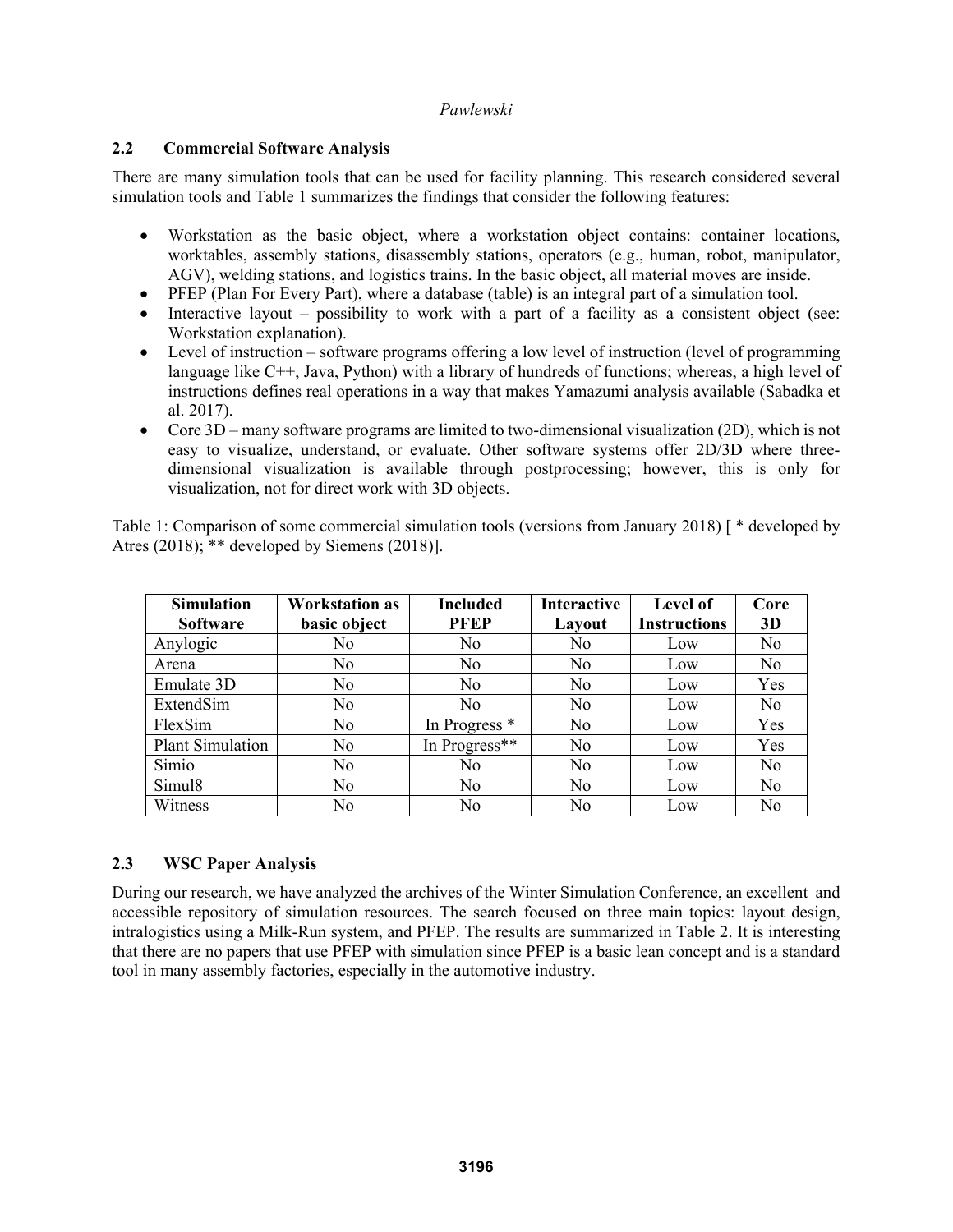| Year | <b>Layout Design</b> | <b>Intralogistics</b><br>(Milk-Run) | <b>Using PFEP</b> |
|------|----------------------|-------------------------------------|-------------------|
| 2017 | 2                    |                                     |                   |
| 2016 |                      |                                     |                   |
| 2015 |                      |                                     |                   |
| 2014 | 2                    |                                     |                   |
| 2013 | 3                    |                                     |                   |
| 2012 |                      |                                     |                   |
| 2011 |                      |                                     |                   |
| 2010 |                      |                                     |                   |
| 2009 |                      |                                     |                   |
| 2008 | 2                    |                                     |                   |
| 2007 |                      |                                     |                   |

|  |  |  | Table 2: WSC Paper Analysis. |
|--|--|--|------------------------------|
|--|--|--|------------------------------|

### **3 MOTIVATION AND PROBLEM STATEMENT**

This research is applied in a part production facility in the automotive industry. The production process involves several welding stations, where welding operations are carried out sequentially prior to assembly and packaging operations. The goal of the research is to organize and maintain a management system for parts, components, subassemblies, and other material that are delivered to the enterprise from suppliers and design (redesign) a logistics system that minimizes waste and ensures an effective flow of material inside the factory.

 The word "flow" has a special meaning here – it can be compared to the bloodstream of a living organism. The internal logistics system, with its delivery routes, is like the cardiovascular system of an organism. There are arteries (supply routes) supplying nutrients (purchased parts) and veins – taking away contaminants (empty containers for parts), so as to keep the cells of the body (production nests) healthy and provided with what they need and when they need it. The arteries and veins of this system (supply routes) are also used to transfer signals from cells (production sockets) to the nervous system (production control department) with the level of nutrient demand (materials and purchased parts).

 The research models the flow of parts, that are transported in containers, using the Milk-Run concept. Thus, the focus is on the flow of containers. Containers flow to production, in this case where welding operations are performed, from a so-called supermarket where containers are filled with parts from the warehouse. Warehouse flows are not analyzed or modeled. In assembly, items in containers or on the logistic trollies "float" to the next workstation. The process continues until items reach a buffer in front of the finished product warehouse. The assembly operations are modeled taking into account the operation time (described with the appropriate statistical distribution), disruptions (failures), and planned breaks; however, the focus is on the flow.

The factory is part of a dynamic market. The layout "lives" and changes when production lines are closed or new lines are introduced. Managers, production engineers, planners, logisticians, and lean specialists all work on changes in the the layout and intralogistics system.

The literature reveals several studies which investigate the effective design of facility planning in a production line of manufacturing processes. They search for the optimum layout configuration using general heuristic methods such as Tabu Search (TS), Simulated Annealing (SA), and Genetic Algorithms (GA). However, they are time consuming and it is difficult to get the feeling of the actual setting as well as the actual dimension of the machines and other equipment in the facility design. Simulation is a powerful tool to assess and evaluate possible configurations in a layout design. According to Beaverstock et al. (2017), simulation could be the best aid in decision making during design, analysis, and improvement of manufacturing systems. Moreover, computer simulation is used to design systems that raise productivity, improve product quality, shorten lead time, and reduce cost.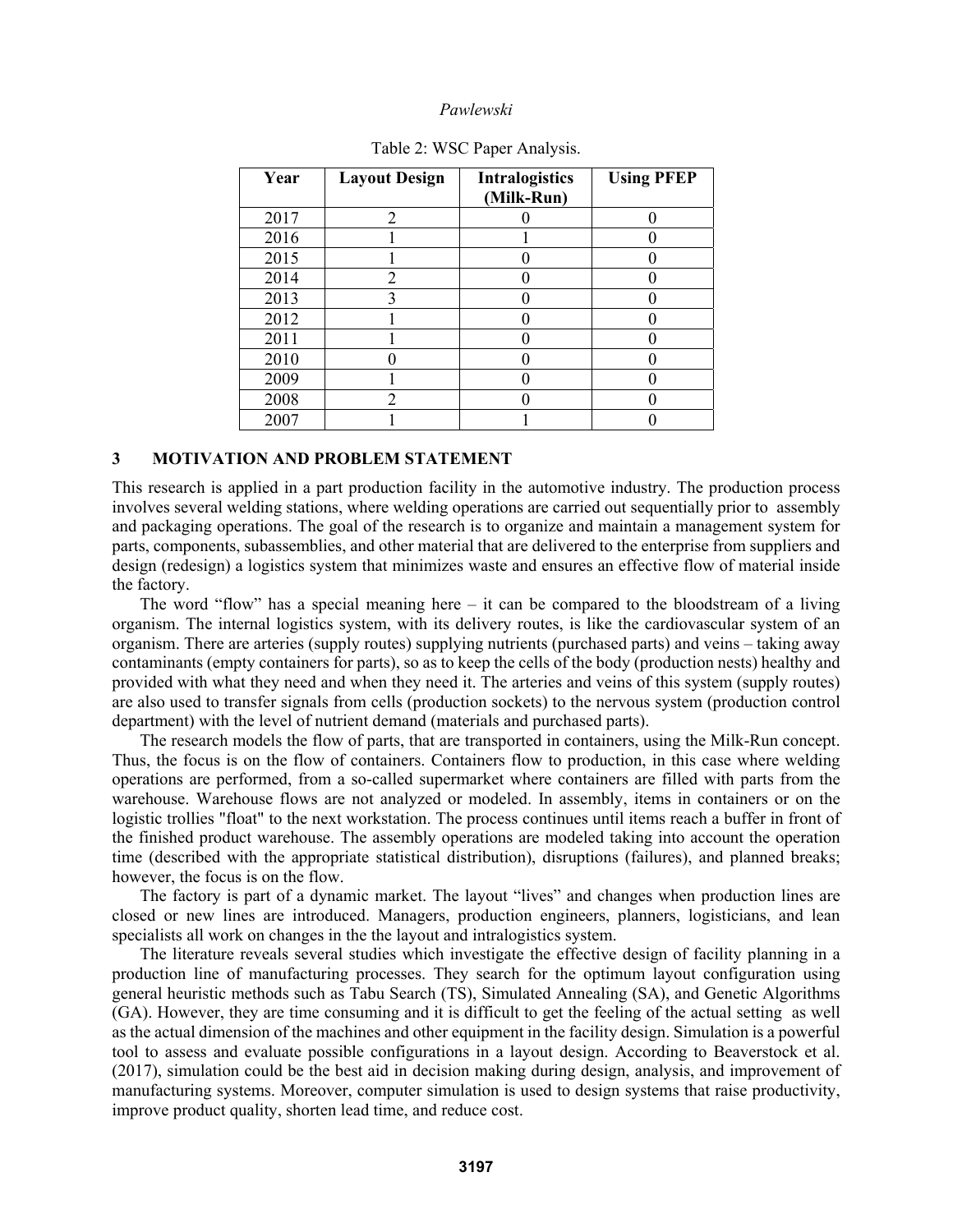As mentioned in Section 1, it became apparent during this research that engineers in factories need a methodology that integrates layout, intralogistics, product, and process data (see Figure 1) into one consistent system. Based on the literature (Harris et al. 2003; Conrad and Rooks 2011) and this research, a methodology is developed that uses the concept of PFEP as an integrator of these into one system and links them to a core 3D simulation.

# **4 KEY FOUNDATIONS**

In order to effectively define the proposed methodology, it is necessary to explain the following five key foundations.

 The PFEP (Plan for Every Part) is used as the main integrator. PFEP is a database created to gather and maintain information about all parts, components, supplies, WIP (Work In Progress) inventories, raw materials, finished goods, and any other form material used in processes. The definitions and requirements of PFEP vary depending on specific needs and industry, but in general, PFEP fosters the accurate and controlled management of commercial information. PFEP is an essential lean tool; and, when combined with quality, delivery, true cost sourcing, value stream mapping, and supplier development initiatives, it can transform average supply-chain operations into world-class, just-in-time lean enterprises. PFEP enables organizations to plan more effectively the completion dates, true costs of parts, and production launch risks. Then, once the product is launched, PFEP is used to proactively maintain high-functioning supply-chain operations by managing and optimizing inventory costs, inbound logistics costs, and part supply change costs. Details of using PFEP for simulation modeling of production systems are explained in Pawlewski (2018a).

Since simulation is a crucial component, the choice of a simulation program as the environment that is treated as a SOS (Simulation Operating System) is the key decision. The FlexSim software was chosen because it is core 3D (working directly in a 3D environment) and it is an open system, i.e., system logic can easily be defined (Beaverstock et al. 2017). In a situation where the location of containers with parts is crucial (because of dimension Z – see Figure 2), a core 3D simulation program is the best choice. Then, the position of containers can be manipulated using a mouse or with a table that contains 3D coordinates. This software also allows a designer for building a virtual reality (VR) environment and provides the feeling of an actual setting in the factory.



Figure 2: Locations of containers in the 3D core simulation program FlexSim.

As mentioned in Section 1, simulation programs use machines, operators, robots, etc. as basic objects. However, this level is too low for an interactive layout. This research defines the workstation as the basic object, which means that it is possible to move the whole object on the layout (Figure 3).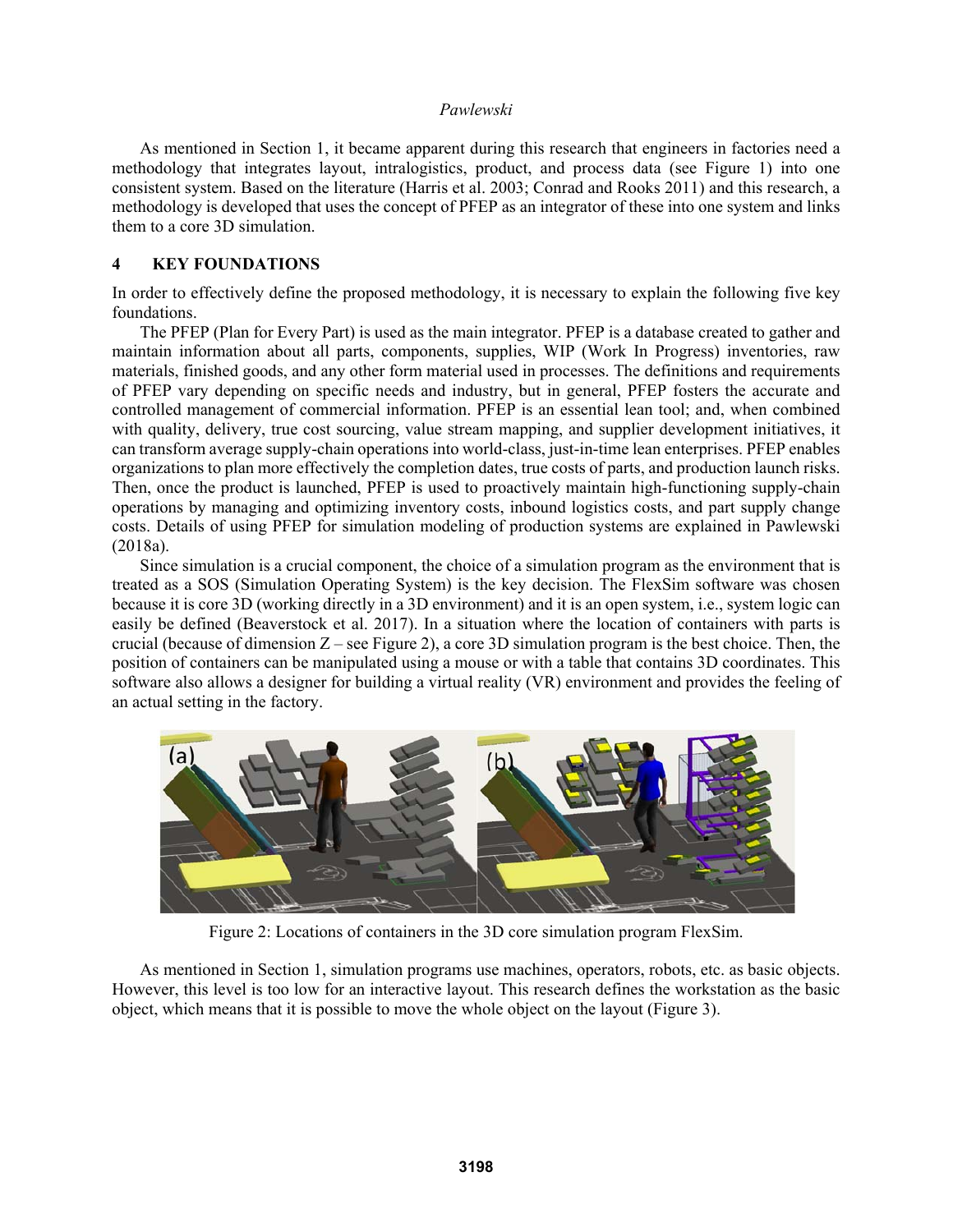

Figure 3: Screens with visualization of moving workstation by mouse.

 While a workstation is treated as a basic object, it includes containers, locations, worktables, assembly stations, disassembly stations, operators (e.g., a human, robot, manipulator, AGV), welding stations, logistics trains, etc. A workstation is defined through a template; an example is shown in Figure 4. Once defined through the template, a workstation is generated automatically in the simulation model.

 As mentioned above, an object which can move parts or a container of parts is called an operator. It means that Operator is a class to which the following items belong: worker (human), robot, manipulator, forklift, AGV, and conveyor. A high-level scripting language, which consists of 57 instructions, describes behaviors of operators. The following is an example of an instruction.

```
P7 LoadFromTote 5
```
 It means that an operator picks five parts from a container that is located in position P7. Pawlewski (2018b) provides a detailed description of this instruction. One of the arguments to define the scripting language is to provide a Yamazumi analysis.



Figure 4: Template and object generated from it.

The structure of the scripting language is defined such that the instructions can be stored in tables. A multimodal approach with the use of cyclic processes is the basis for the formal construction of the scripting language. The approach is described in Bocewicz et al. (2018). An example use of the scripting language and the relationship with cycles, which describes behaviors of operators, is shown in Figure 5.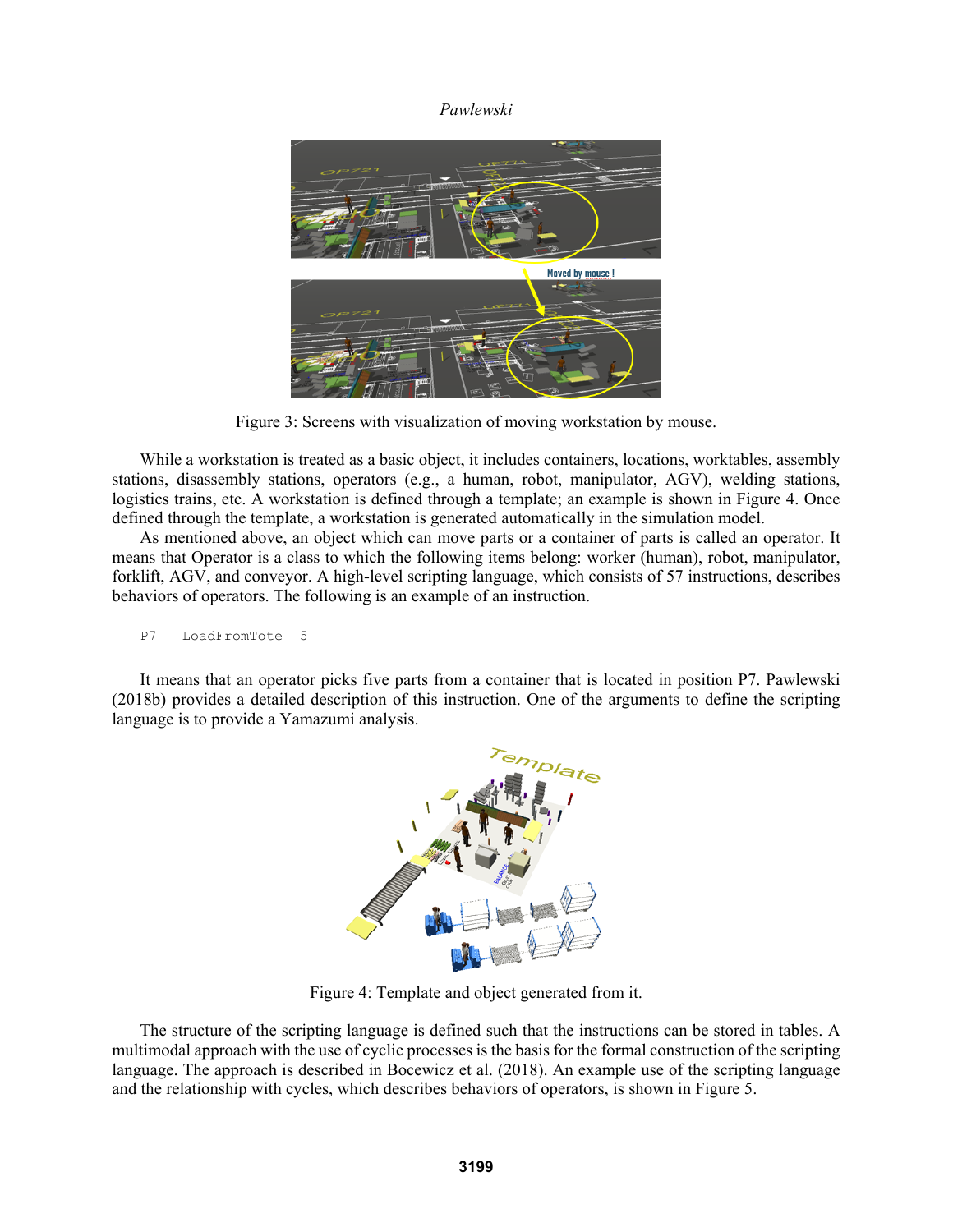|           | INITIAL CYCLE - Op 01 1 |                  | CYCLE - Op 01 2         |                 |                |                  |                         |
|-----------|-------------------------|------------------|-------------------------|-----------------|----------------|------------------|-------------------------|
| <b>ID</b> | <b>Where</b>            | <b>TASK NAME</b> | <b>TIME/NR OF PARTS</b> | <b>ID</b>       | <b>Where</b>   | <b>TASK NAME</b> | <b>TIME/NR OF PARTS</b> |
|           | N_01                    | Travel           |                         |                 | G. Welding     | Travel           |                         |
|           | P_01                    | LoadFromTote     |                         |                 | $Sub1_12$      | Load             |                         |
|           | G_Welding               | Travel           |                         |                 | N_07           | Travel           |                         |
|           | $5$ ub $1$ $1$          | Unload           |                         |                 | P_07           | UnioadToTote     |                         |
|           | N_02                    | Travel           |                         |                 | N_01           | Travel           |                         |
|           | $P_0$ 02                | LoadFromTote     |                         |                 | P_01           | LoadFromTote     |                         |
|           | G. Welding              | Travel           |                         |                 | G. Welding     | Travel           |                         |
|           | 5001.1                  | Unload           |                         |                 | $5ub1_1$       | Unload           |                         |
|           | N_03                    | Travel           |                         |                 | $N_0$ 02       | Travel           |                         |
| 10        | P_03                    | LoadFromTote     |                         |                 | P_02           | LoadFromTote     |                         |
| 11        | N.04                    | Travel           |                         |                 | G Welding      | Travel           |                         |
| 12        | P. 04                   | LoadFromTote     |                         |                 | 5 <i>ub1</i> 1 | Unload           |                         |
| 13        | G_Welding               | Travel           |                         |                 | N_03           | Travel           |                         |
| 14        | 50011                   | Unload           |                         |                 | P_03           | LoadFromTote     |                         |
| 15        | N <sub>05</sub>         | Travel           |                         |                 | N 04           | Travel           |                         |
| 16        | P 05                    | LoadFromTote     |                         |                 | P_04           | LoadFromTote     |                         |
| 17        | G_Welding               | Travel           |                         |                 | G Welding      | Travel           |                         |
| 18        | Sub11                   | Unload           |                         | ᅽ               | Sub11          | Unload           |                         |
| 19        | N_06                    | Travel           |                         | $\frac{19}{20}$ | N_05           | Travel           |                         |
| 120       | P. 06                   | LoadFromTote     |                         |                 | P 05           | LoadFromTote     |                         |

Figure 5: Example of sets of instructions stored in tables and relations between cycles which describe behaviors of operator (Pawlewski 2018c).

# **5 METHODOLOGY**

The proposed methodology is composed of two main steps which answer the questions:

- 1. Step 1 How to build a simulation model?
- 2. Step 2 How to analyze and experiment with the model?

Figure 6 illustrates the methodology, which is composed of five stages: Topography, Product  $\&$ Process, Linkages, Simulation, and Results. The first three stages can be performed simultaneously.



Figure 6: Structure of methodology.

Schedules, Kanbans

 The Topography stage is used to collect data about objects which form the layout. The following types of objects are recognized: locations of workstations, locations of components of workstations (such as operators, worktables, assembly stations, disassembly stations, and welding stations), and transport routes including bus stops, curves, intersections, straight sections, one-way and two-way roads. Data about these objects form a database. Rules for naming the objects and saving geometric data are defined.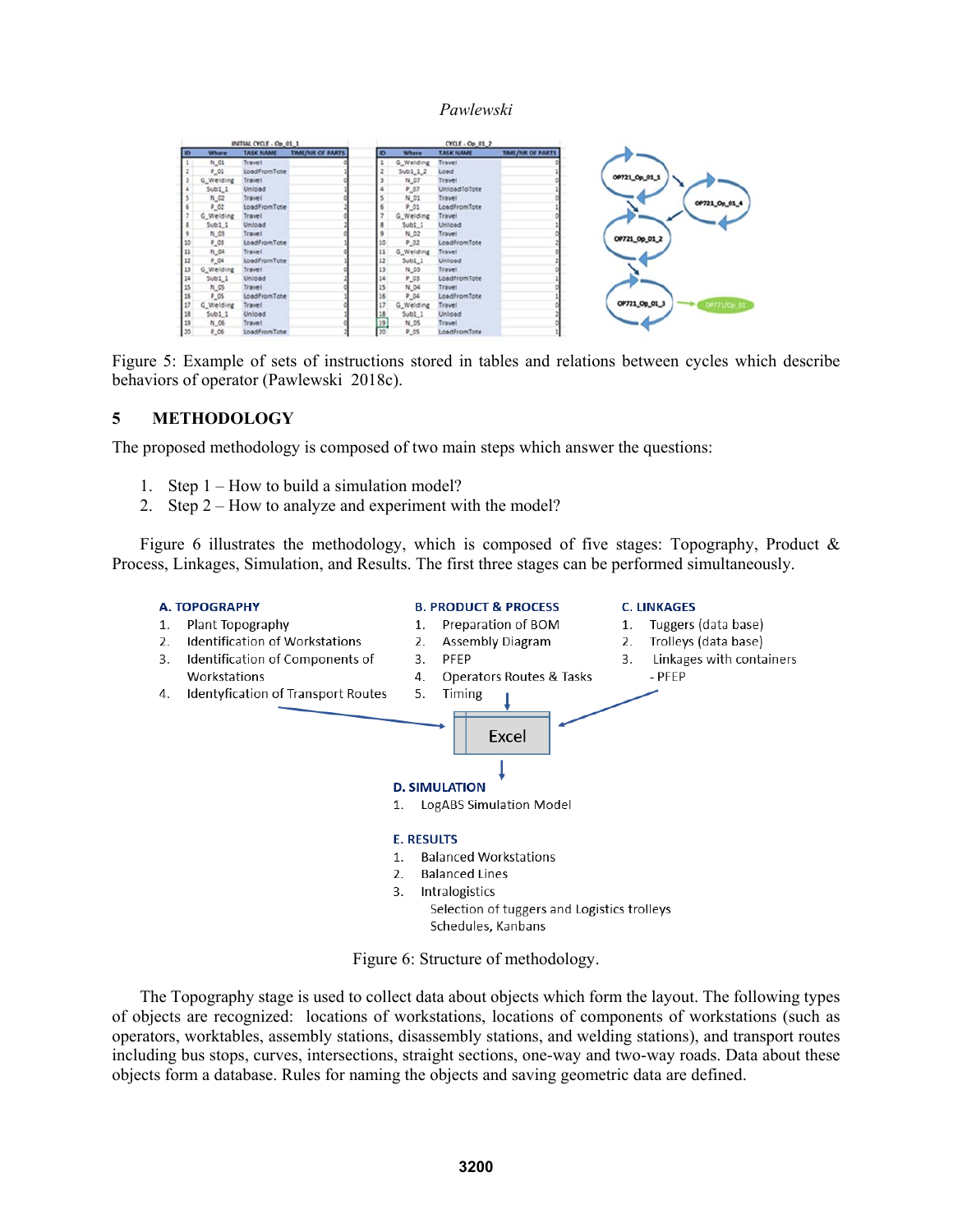The Product & Process stage is used to collect data about products and processes. Data about BOM (Bill of Materials) and PFEP (Plan For Every Part) are collected in Excel tables according to a set of defined rules. Detailed knowledge about a BOM is necessary to build a proper PFEP. Data about processes are also formed in tables (in Excel) by defining Operator Routes and Tasks using the developed scripting language and assembly diagrams. Many tasks are defined by duration. Thus, data about timing are also necessary. Times can be identified using statistical distributions.

The Linkages stage is necessary to build logistics trains (for Milk-Runs). To do this, a list of possible sets of tuggers and trolleys and linkages to PFEP is needed. Based on this, containers with parts can be assigned to particular trolleys. These data are collected into tables in Excel.

The result of the first three stages is an Excel file where all data necessary to build a simulation model are saved. Based on Excel templates, these stages can be performed by engineers from the factory who do not need to be versed in simulation. All of the data are available in a factory, but are distributed in different places and used by different people.

The simulation model of workstations is generated automatically based on the Excel data. Figure 7 presents four levels of the manufacturing system analysis and modeling. Level 0 is formed by resources from a simulation program (SOS) – they are generated automatically using a template (Figure 4). Modeling and analysis are performed from the bottom to the top – starting with level 1, then level 2 and ending with level 3. Table 3 summarizes what data are necessary as input for each level and which results are achieved.



Figure 7: Four levels of manufacturing system analysis and modeling.

| Level         | Input                                                    | <b>Results</b>                      |  |
|---------------|----------------------------------------------------------|-------------------------------------|--|
|               | Layout with first positions of parts, BOM, operations of | Basic statistics, visualization in  |  |
|               | operator, welding time, Takt time, loading/unloading     | 3D, possibility for optimization of |  |
|               | time, operator speed, acceleration, deceleration, welder | operator's movements,<br>good       |  |
|               | structure                                                | positions of totes with parts       |  |
| $\mathcal{L}$ | High-quality cells, cell connections, logic, production  | Balanced line, visualization in 3D  |  |
|               | program                                                  |                                     |  |
| 3             | High-quality line, production program, warehouse         | Optimized intralogistics, selection |  |
|               | position, intralogistics concept, KPI's, objective       | of tuggers and trolleys, Milk-Run   |  |
|               | function, decision variables                             | schedules, visualization in 3D      |  |

Table 3: Three levels of analysis – inputs and results.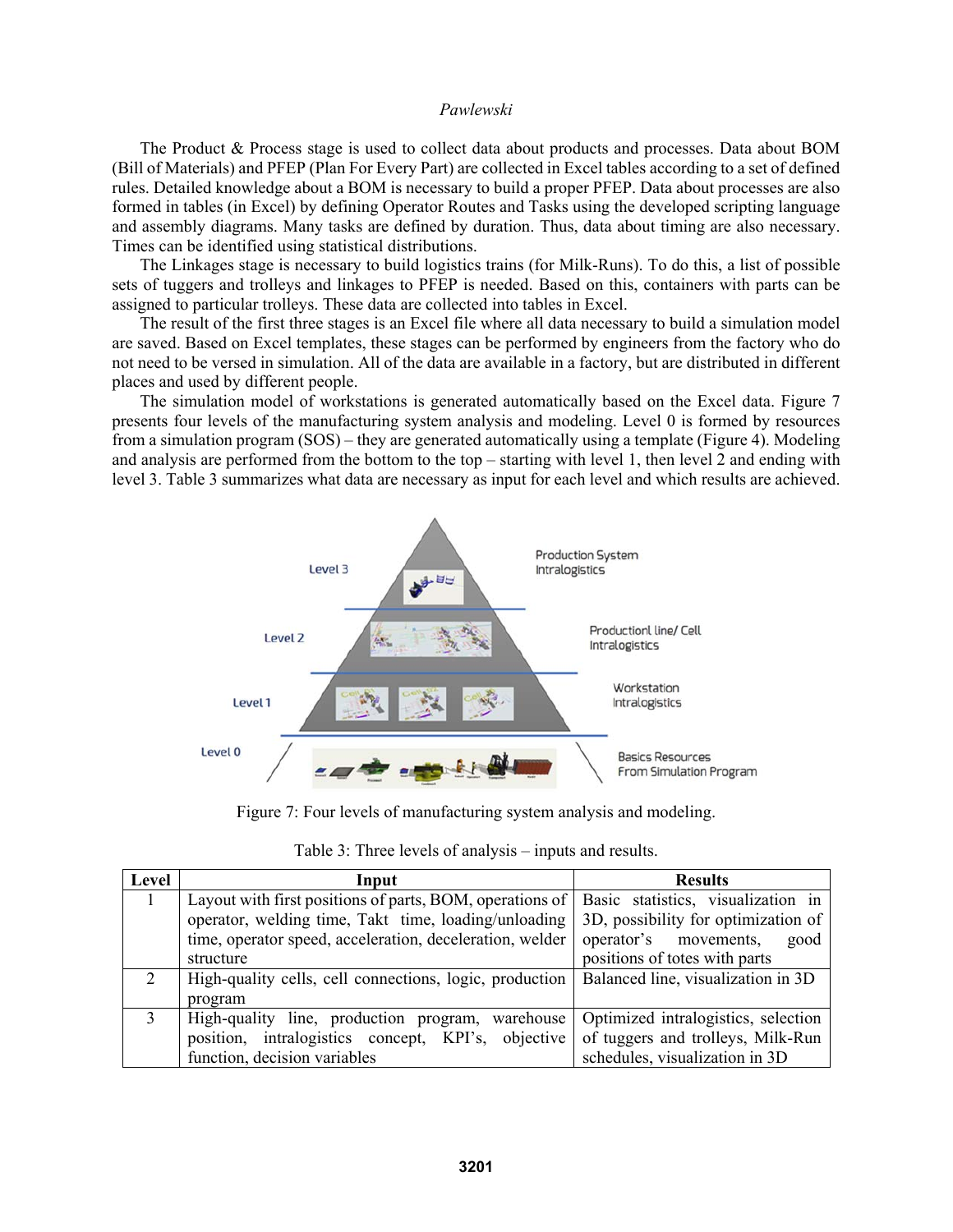# **6 IMPLEMENTATION**

The methodology is implemented using two tools: Excel for stages A, B, and C, and the LogABS tool embedded in FlexSim for stages D and E. As mentioned earlier (Section 4), FlexSim is chosen as the simulation environment (SOS – Simulation Operating System). LogABS contains a high-level script interpreter, a database to save data from Excel, a template of the basic object (i.e., a workstation), a mechanism to automatically generate workstations, special resources (assembly station, disassembly station, welding station, tugger, trolley, container etc.), Windows interface for users, and a result chart generator including Yamazumi analysis (Figure 8). Figure 9 shows the information flow in the process of building a simulation model.



Figure 8: Yamazumi charts and operators load, distance, and time charts generated in LogABS.



Figure 9: Information flow during the building the simulation model.

# **7 CONCLUSIONS AND FURTHER WORK**

This paper defines a methodology for layout and intralogistics design. The developed methodology is based on the production and supply of components for automotive manufacturers. However, this methodology is currently being applied in the furniture, automotive and electronics industries (four cases). The reactions from industry are promising. The methodology is being extended to include collision-free and deadlockfree implementation of intralogistics processes. Again, the overall goal of the research is to prepare a tool that can help engineers to quickly and optimally react to demands from the market. It is interesting to combine the basic heuristic methods with a 3D simulation technique for evaluating the existing layout and intralogistics arrangement.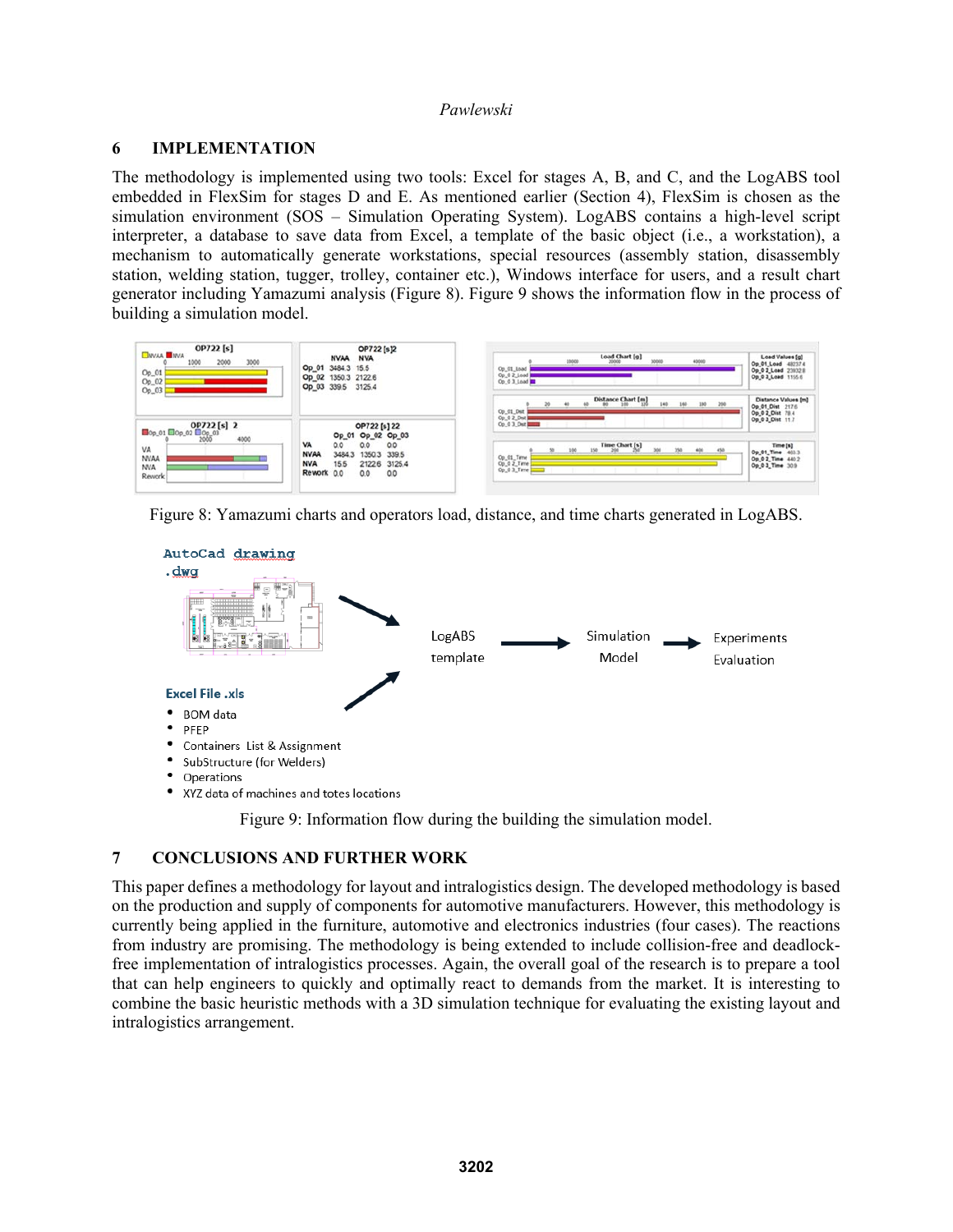### **ACKNOWLEDGMENTS**

The work was carried out as part of the POIR.01.01.01-00-0485/17 project, "Development of a new type of logistic trolley and methods of collision-free and deadlock-free implementation of intralogistics processes", financed by NCBiR.

### **REFERENCES**

- Anucha, W., P. Kajondecha, P. Duangpitakwong, and W. Wiyaratn. 2011. "Analysis Plant Layout Design for Effective Production". *International Multiconference of Engineers and Computer Scientists* (IMECS 2011) March  $16<sup>th</sup> -18<sup>th</sup>$ , Hong Kong, Vol II.
- Atres. 2018. Atres Intralogistics, http://atres.pl/en/log-abs-en, accessed August 14<sup>th</sup>, 2018.
- Avikal, S., R. Jain, P. K. Mishra, and H. C. Yadav. 2013. "A Heuristic Approach for U-shaped Assembly Line Balancing to Improve Labor Productivity". *Computers and Industrial Engineering* 64(4):895– 901.
- Beaverstock, M., A. Greenwood, and W. Nordgren. 2017. *Applied Simulation. Modeling and Analysis using Flexsim*, Flexsim Software Products, Inc., Canyon Park Technology Center, Orem, USA.
- Bocewicz, G., P. Pawlewski, and Z. Banaszak. 2018. "Cyclic Steady-State Approach to Modelling of Multimodal Processes Flow Levelling". In A. Hamrol et al. *Advances in Manufacturing. Lecture Notes in Mechanical Engineering*. Springer:215-225.
- Bozer, Y. A., and D. D. Ciemnoczolowski. 2013. "Performance Evaluation of Small-batch Container Delivery Systems Used in Lean Manufacturing – Part 1: System Stability and Distribution of Container Starts." *International Journal of Production Research* 51(2):555-567.
- Brar, G. S., and G. Saini. 2011. "Milk Run Logistics: Literature Review and Directions", In *Proceedings*  of the World Congress on Engineering. Vol I. WCE 2011. July 6<sup>th</sup>-8<sup>th</sup>, London.
- Conrad, T., and R. Rooks. 2011. *Turbo Flow Using Plan for Every Part (PFEP) to Turbo Charge Your Supply Chain*, Taylor & Francis Group. LLC.
- Costa R. J. S., F. J. G. Silva, and R. D. S. G. Campilho. 2017. "A Novel Concept of Agile Assembly Machine for Sets Applied in the Automotive Industry". *International Journal of Advanced Manufacturing Technology*, 91(9–12):4043–4054.
- Deb, S. K., and B. Bhatttacharyya. 2005. "Computerized Plant Layout Design Using Hybrid Methodology under Manufacturing Environment". IE(I) vol.85:46-51.
- ElMaraghy, H., and W. ElMaraghy. 2016. "Smart Adaptable Assembly Systems". *Procedia CIRP* 44:4– 13.
- Harris, Ch., and R. Harris. 2004. *Steps to Implementing a Lean Material Handling System*. http://www.lean.org, accessed December 29, 2017.
- Harris, R., Ch. Harris, and E. Wilson. 2003. *Making Materials Flow. A Lean Material-handling Guide for Operations, Production Control, and Engineering Professionals.* Cambridge: Lean Enterprise Institute Inc.
- Hu S. J., J. Kob, L. Weyandc, H. A. ElMaraghy, T. K. Lien, Y. Koren, H. Bley, G. Chryssolouris, N. Nasrg, and M. Shpitalni. 2011. "Assembly System Design and Operations for Product Variety". *CIRP Annals - Manuf. Technology* 60(2):715–733.
- Lekan, O. K., O. I. Kayode, and A. A. Morenikeji. 2017. "Analysis of Plant Layout Design for Operational Efficiency With Craft Algorithms". *Acta Universitatis Danubius. Œconomica* 13(4):15-27.
- Meyer A. 2015. *Milk Run Design Definitions, Concepts and Solution Approaches*. Karlsruhe: KIT Scientific Publishing.
- Muther R. 1961. *Systematic Layout Planning*. Boston: Industrial Education Institute.
- Muther, R., and L. Hales. 2015. *Systematic Layout Planning*. 4th ed. Marietta, GA: Management & Industrial Research Publications.